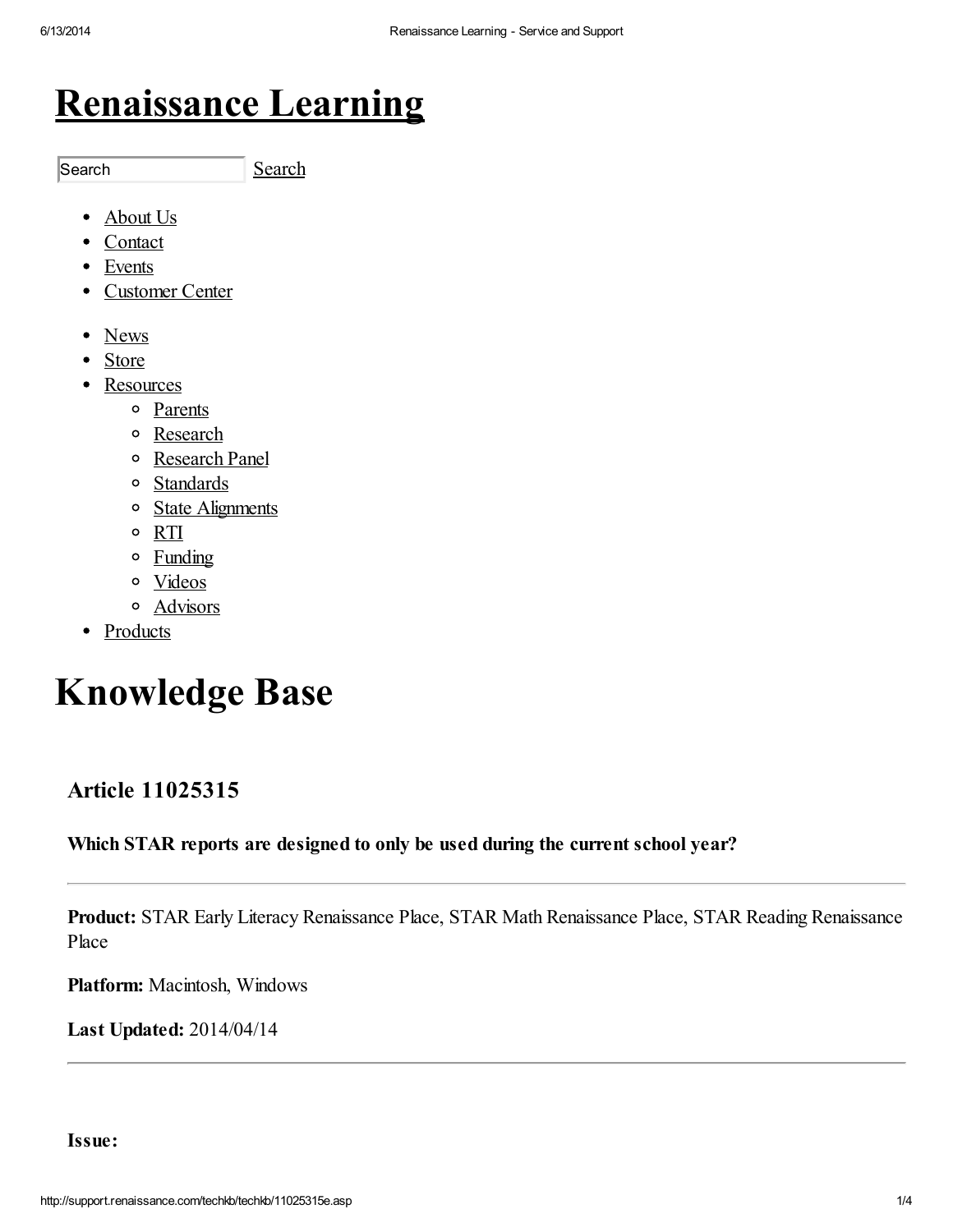Which STAR reports are designed to only be used during the current school year?

## Resolution:

Several STAR reports are designed to be used during the current school year, to help ensure you're providing an environment in which all students are learning and progressing towards mastery of grade-level standards. When the new school year starts, either the reports can no longer be generated for the previous school year, even when selecting to work in a different school year, or the reports may generate but not display data.

Note if the previous year has ended and the new year has not started, allreports willshow data with the exception of the Instructional Planning – Student report. A message explains "This report cannot be generated outside the current school year". It will be accessible again on the first day of the new school year.

If the previous year has ended and the new year has already started, and you are choosing to work in the previous year, the following reports will not display data.

## Application Reports

Growth Proficiency\* This report cannot be generated. A message explains "Work in the current school year to use this chart".

Instructional Planning – Class\* This report will list the students in last year's classes but will not show their test scores, even when setting the Testing End Date to a date within that year, except for students that have been held back so their assigned grade is the same as it was when they tested last year.

Instructional Planning – Student\* This report cannot be generated. A message explains "This report cannot be generated outside the current school year".

Reading Range This STAR Reading report will generate and display the ZPD for the most recent test, regardless of the school year you are working in. To use ZPD scores for tests taken in other years, customize the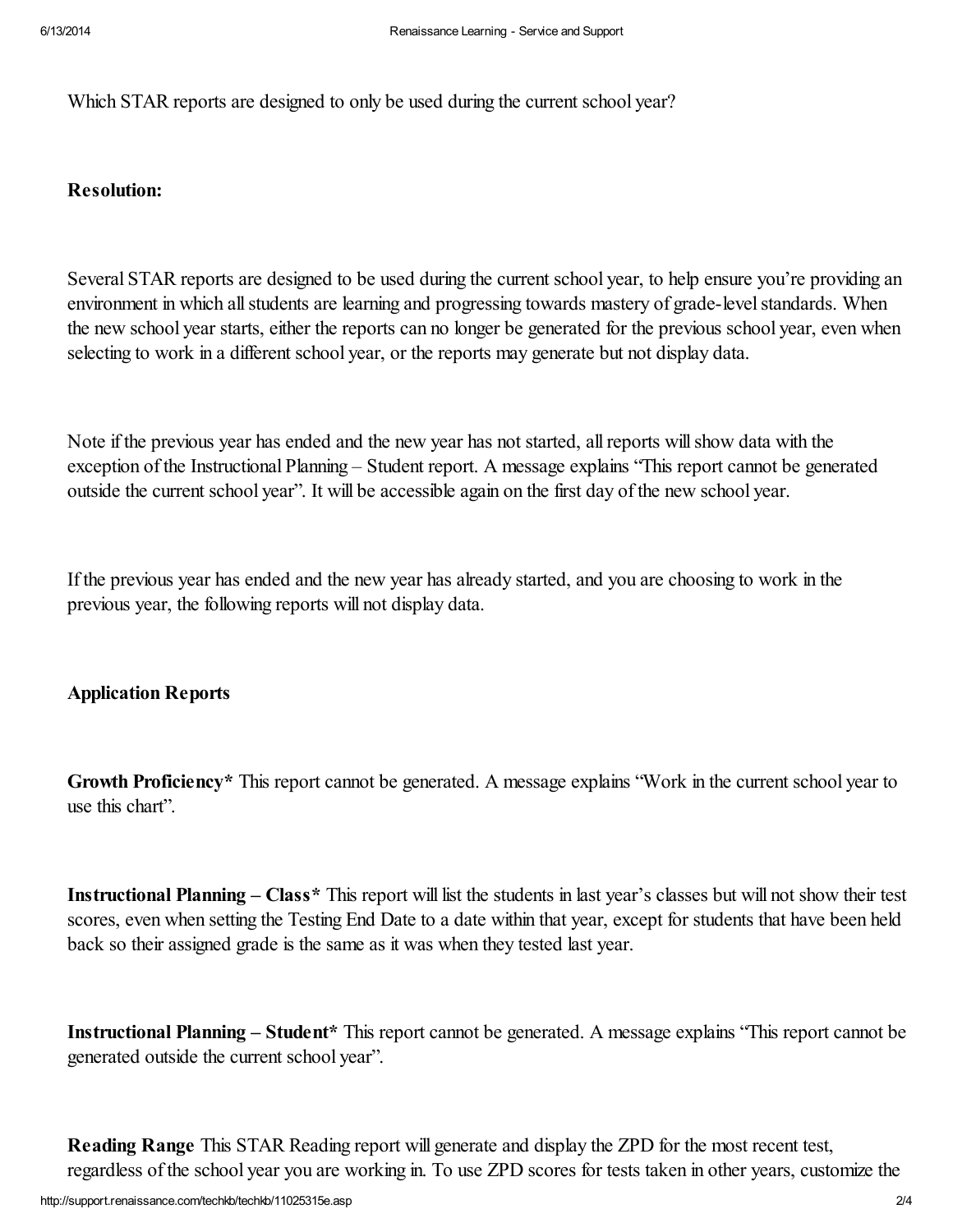STAR Reading Test Record report to include those dates.

Screening This report cannot be generated. A message explains "This report cannot be generated outside the current school year".

State Standards – Class\* The report will generate but students will be listed under "Students Not Tested in the Reporting Period", unless they have been held back so their assigned grade is the same as it was when they tested last year.

State Standards – District\* Students will only be included in the Current/Projected counts if they have been held back, so their assigned grade is the same as it was when they tested last year

State Standards – Student\* The report will generate and the selected students will be shown but test data will not be displayed unless they have been held back a grade, so their assigned grade is the same as it was when they tested last year.

Student Progress Monitoring The report will generate but test data will not be displayed unless the selected students have been held back a grade, so their assigned grade is the same as it was when they tested last year.

Note: SGP scores will only display on the Growth report if it's generated within the current school year and SGP windows are selected for both the pretest and posttest reporting periods. (SGP windows are built-in to the STAR software and start with the letters "SGP". They cannot be added manually nor can they be modified.) If you generate the Growth report when working in a different school year, or if you choose any other dates/reporting periods in the current year, SGP scores will not be included.

## Consolidated Reports

Regardless of which school year you choose to work in, consolidated reports are based on current student enrollment. (Students that are enrolled in classes that fall within the current school year, or the year that just ended if the new year has not started.) For an accurate overview ofstudent data for the school year, generate consolidated reports before the first day of the new year and before you unenrollstudents from schools they are no longer attending. You may choose to print the reports or save the PDF files. When the new school year starts, enrollment information for the previous year is no longer used.